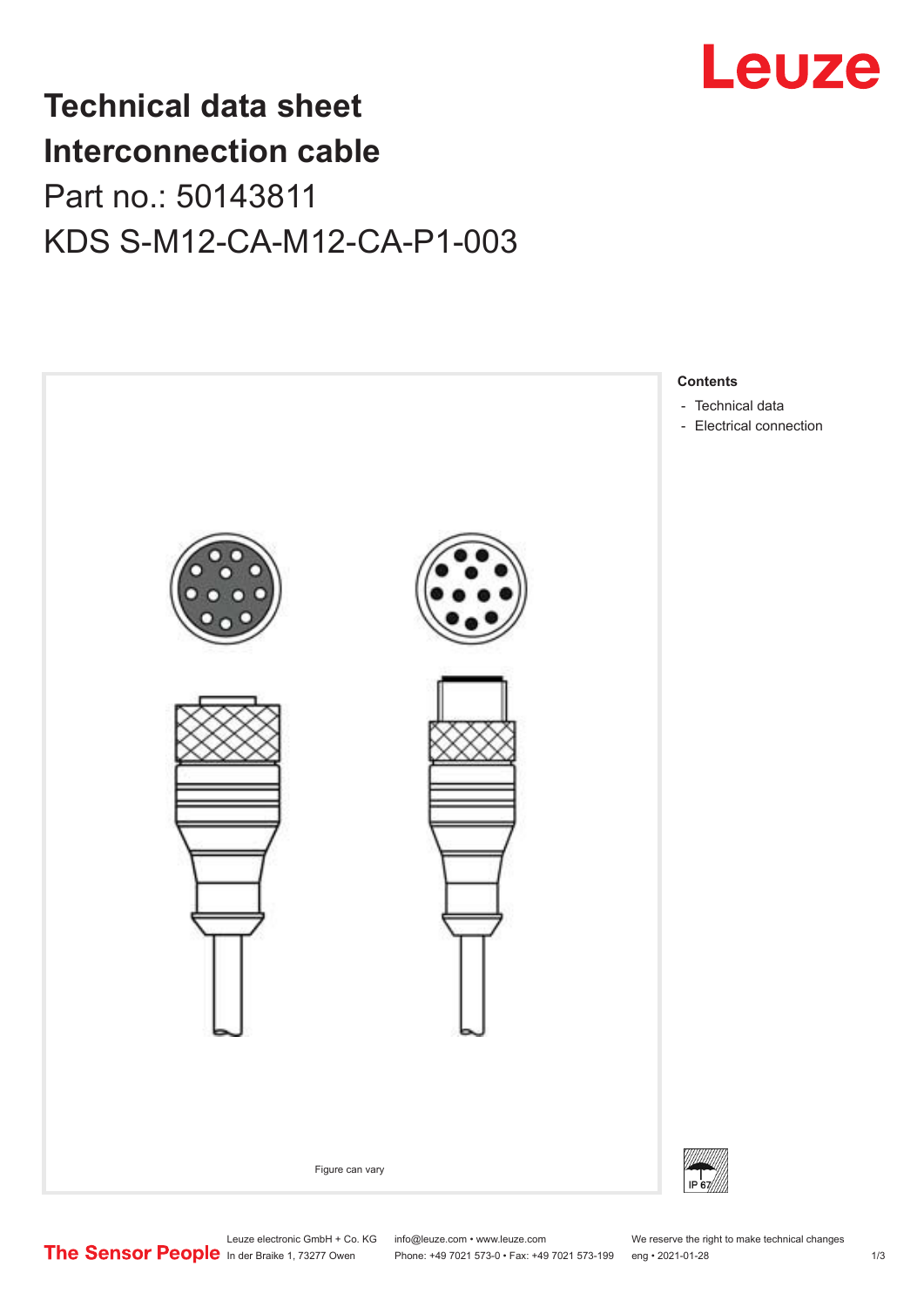## <span id="page-1-0"></span>**Technical data**

#### **Connection**

| <b>Connection 1</b>               |                                                                                                                                                                                                                                |
|-----------------------------------|--------------------------------------------------------------------------------------------------------------------------------------------------------------------------------------------------------------------------------|
| <b>Type of connection</b>         | Connector                                                                                                                                                                                                                      |
| <b>Thread size</b>                | M12                                                                                                                                                                                                                            |
| <b>Type</b>                       | Female                                                                                                                                                                                                                         |
| No. of pins                       | $12$ -pin                                                                                                                                                                                                                      |
| Encoding                          | A-coded                                                                                                                                                                                                                        |
| Version                           | Axial                                                                                                                                                                                                                          |
| <b>Connection 2</b>               |                                                                                                                                                                                                                                |
| <b>Type of connection</b>         | Connector                                                                                                                                                                                                                      |
| <b>Thread size</b>                | M12                                                                                                                                                                                                                            |
| <b>Type</b>                       | Male                                                                                                                                                                                                                           |
| No. of pins                       | $12$ -pin                                                                                                                                                                                                                      |
| Encoding                          | A-coded                                                                                                                                                                                                                        |
| Version                           | Axial                                                                                                                                                                                                                          |
| <b>Cable properties</b>           |                                                                                                                                                                                                                                |
| <b>Number of conductors</b>       | 12 Piece(s)                                                                                                                                                                                                                    |
| Wire cross section                | $0.14 \, \text{mm}^2$                                                                                                                                                                                                          |
| <b>AWG</b>                        | 26                                                                                                                                                                                                                             |
| Sheathing color                   | <b>Black</b>                                                                                                                                                                                                                   |
| <b>Shielded</b>                   | Yes                                                                                                                                                                                                                            |
| Silicone-free                     | Yes                                                                                                                                                                                                                            |
| Cable design                      | Interconnection cable                                                                                                                                                                                                          |
| Cable diameter (external)         | $6.5$ mm                                                                                                                                                                                                                       |
| <b>Cable length</b>               | 300 mm                                                                                                                                                                                                                         |
| <b>Sheathing material</b>         | <b>PUR</b>                                                                                                                                                                                                                     |
| Wire insulation                   | PP                                                                                                                                                                                                                             |
| Suitability for drag chains       | Yes                                                                                                                                                                                                                            |
| <b>Traverse rate</b>              | Max. 3.3 m/s with horiz. traverse path of<br>5m and and max. acceleration of 5m/s <sup>2</sup>                                                                                                                                 |
| Properties of the outer sheathing | Free of CFC, cadmium, silicone, halogen<br>and lead, matt, low-adhesion, abrasion-<br>resistant, easily machine-processable                                                                                                    |
| Resistance of the outer sheathing | Hydrolysis and microbe resistant, good<br>oil, gasoline and chemical resistance in<br>accordance with VDE 0472 part 803 test<br>B. flame retardant in accordance with UL<br>1581 VW1 / CSA FT1 / IEC 60332-1,<br>IEC 60332-2-2 |
| <b>Torsion suitability</b>        | ±30° / m (max. 2 mio. cycles with 35<br>cycles / min)                                                                                                                                                                          |

| <b>Width across flats</b><br>$13 \text{ mm}$<br><b>Bending cycles</b><br>5,000,000 Piece(s)<br>Min. 10 x cable diameter<br>Bending radius, flexible laying, min.<br>Bending radius, stationary laying, min. Min. 5 x cable diameter<br><b>Environmental data</b><br>$-2580 °C$<br>Ambient temperature, operation,<br>flexible use<br>$-4080 °C$<br>Ambient temperature, operation,<br>stationary use<br><b>Certifications</b><br>Degree of protection<br>IP 67<br><b>Classification</b><br><b>Customs tariff number</b><br>85444290<br>eCl@ss 5.1.4<br>27279201<br>eCl@ss 8.0<br>27279218<br>eCl@ss 9.0<br>27060311<br>eCl@ss 10.0<br>27060311<br>eCl@ss 11.0<br>27060311<br><b>ETIM 5.0</b><br>EC001855<br><b>ETIM 6.0</b><br>EC001855 |                 |          |
|-----------------------------------------------------------------------------------------------------------------------------------------------------------------------------------------------------------------------------------------------------------------------------------------------------------------------------------------------------------------------------------------------------------------------------------------------------------------------------------------------------------------------------------------------------------------------------------------------------------------------------------------------------------------------------------------------------------------------------------------|-----------------|----------|
|                                                                                                                                                                                                                                                                                                                                                                                                                                                                                                                                                                                                                                                                                                                                         |                 |          |
|                                                                                                                                                                                                                                                                                                                                                                                                                                                                                                                                                                                                                                                                                                                                         |                 |          |
|                                                                                                                                                                                                                                                                                                                                                                                                                                                                                                                                                                                                                                                                                                                                         |                 |          |
|                                                                                                                                                                                                                                                                                                                                                                                                                                                                                                                                                                                                                                                                                                                                         |                 |          |
|                                                                                                                                                                                                                                                                                                                                                                                                                                                                                                                                                                                                                                                                                                                                         |                 |          |
|                                                                                                                                                                                                                                                                                                                                                                                                                                                                                                                                                                                                                                                                                                                                         |                 |          |
|                                                                                                                                                                                                                                                                                                                                                                                                                                                                                                                                                                                                                                                                                                                                         |                 |          |
|                                                                                                                                                                                                                                                                                                                                                                                                                                                                                                                                                                                                                                                                                                                                         |                 |          |
|                                                                                                                                                                                                                                                                                                                                                                                                                                                                                                                                                                                                                                                                                                                                         |                 |          |
|                                                                                                                                                                                                                                                                                                                                                                                                                                                                                                                                                                                                                                                                                                                                         |                 |          |
|                                                                                                                                                                                                                                                                                                                                                                                                                                                                                                                                                                                                                                                                                                                                         |                 |          |
|                                                                                                                                                                                                                                                                                                                                                                                                                                                                                                                                                                                                                                                                                                                                         |                 |          |
|                                                                                                                                                                                                                                                                                                                                                                                                                                                                                                                                                                                                                                                                                                                                         |                 |          |
|                                                                                                                                                                                                                                                                                                                                                                                                                                                                                                                                                                                                                                                                                                                                         |                 |          |
|                                                                                                                                                                                                                                                                                                                                                                                                                                                                                                                                                                                                                                                                                                                                         |                 |          |
|                                                                                                                                                                                                                                                                                                                                                                                                                                                                                                                                                                                                                                                                                                                                         |                 |          |
|                                                                                                                                                                                                                                                                                                                                                                                                                                                                                                                                                                                                                                                                                                                                         |                 |          |
|                                                                                                                                                                                                                                                                                                                                                                                                                                                                                                                                                                                                                                                                                                                                         |                 |          |
|                                                                                                                                                                                                                                                                                                                                                                                                                                                                                                                                                                                                                                                                                                                                         | <b>ETIM 7.0</b> | EC001855 |

Leuze

**Mechanical data**

## **Electrical connection**

#### **Connection 1**

| Type of connection | Connector       |
|--------------------|-----------------|
| <b>Thread size</b> | M <sub>12</sub> |
| Type               | Female          |
| No. of pins        | $12 - pin$      |
| Encoding           | A-coded         |
| Version            | Axial           |